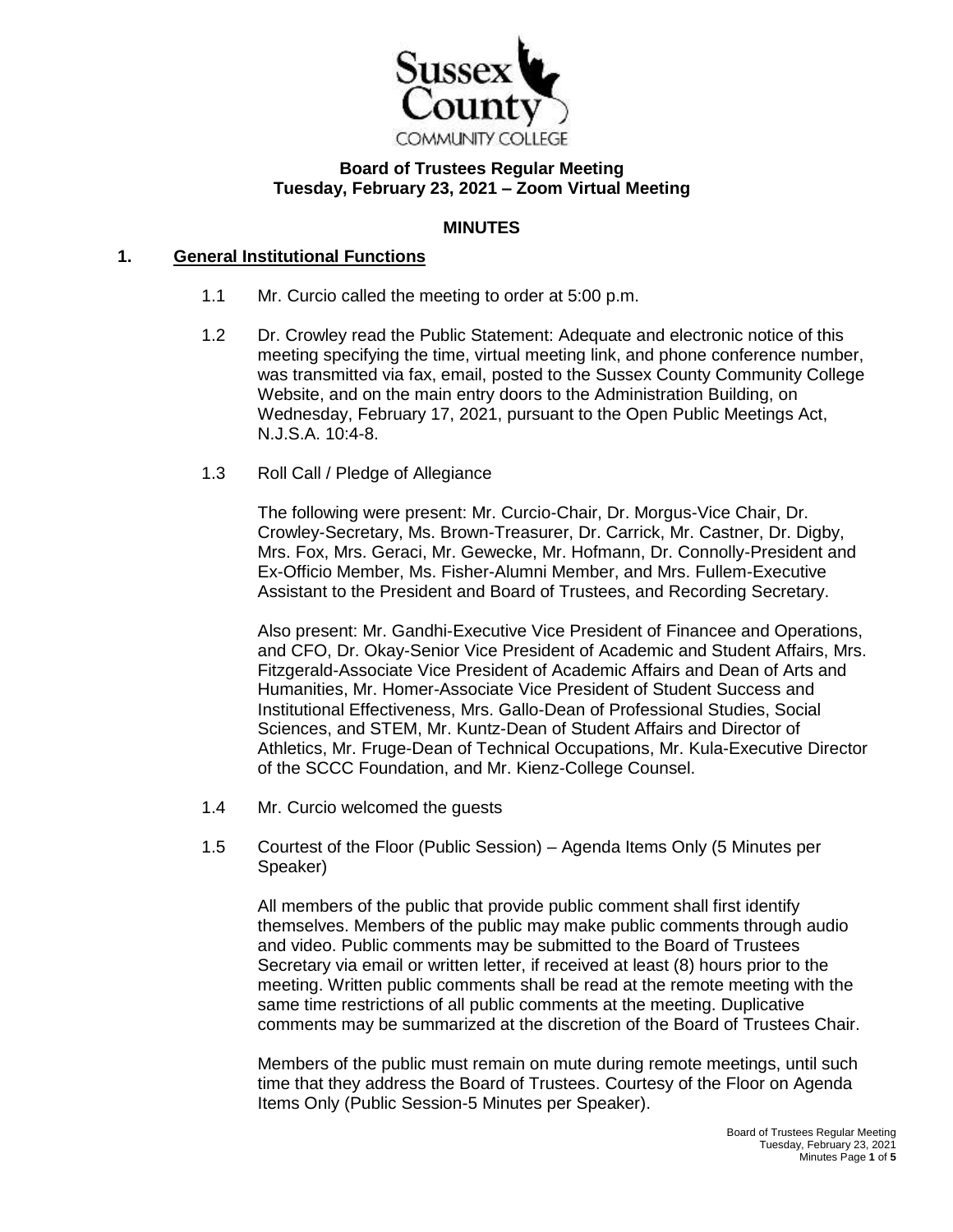No one spoke regarding agenda items. Mr. Curcio then opened the floor for all comments.

Professor Anthony Balzano, Professor Mary Thompson, Assistant Professor Jean LeBlanc, and Instructor of English/Writing Center Coordinator Edward McCulloch, addressed the Board regarding the non-renewal of the English Department faculty position, currently being filled by Mr. McCulloch. Each speaker noted the importance of the position and the excellent work that Mr. McCulloch is doing. Copies of their statements are on file in the Office of the President and Board of Trustees.

- 1.6 Approval/Acceptance of Minutes:
	- 1.6.1 Minutes from the Tuesday, January 26, 2021 Regular Meeting. (Resolution No. GI02232021-1)

Dr. Morgus moved to approve minutes as noted above. Dr. Crowley seconded the motion. Motion carried unanimously.

1.6.2 Minutes from the Tuesday, January 26, 2021 Executive Session. (Resolution No. GI02232021-2)

Mrs. Fox moved to approve minutes as noted above. Dr. Morgus seconded the motion. Motion carried unanimously.

- 1.6.3 Acknowledgment of Receipt of Committee Meeting Minutes Tuesday, February 16, 2021. (Resolution No. GI02232021-3)
	- Personnel and Curriculum Committee
	- Audit and Policy Committee
	- Finance and Facilities Committee

Mrs. Fox moved to acknowledge receipt and review of committee minutes as noted above. Dr. Crowley seconded the motion. Motion carried unanimously.

#### **2. Consent Agenda – ACTION/RC**

The President recommends items 2.1 - 2.5 for Board approval, as brought forth after discussion and review by Board Committees:

2.1 Approval of Personnel Items

2.1.1 Monthly Personnel Actions (Resolution No. P02232021-1)

- 2.2 Approval of Curriculum Items None this month.
- 2.3 Approval of Policy Items None this month.
- 2.4 Approval of Finance Items
	- 2.4.1 January, 2021 Purchases Over \$10k Report. (Resolution No. BFF02232021-1)
	- 2.4.2 Spruce Industries Additional funds needed for existing BPO Total \$25,000 for FY21 BPO# 100643. (Adding additional \$10,000) CARES/COVID programs funded. (Resolution No. BFF02232021-2)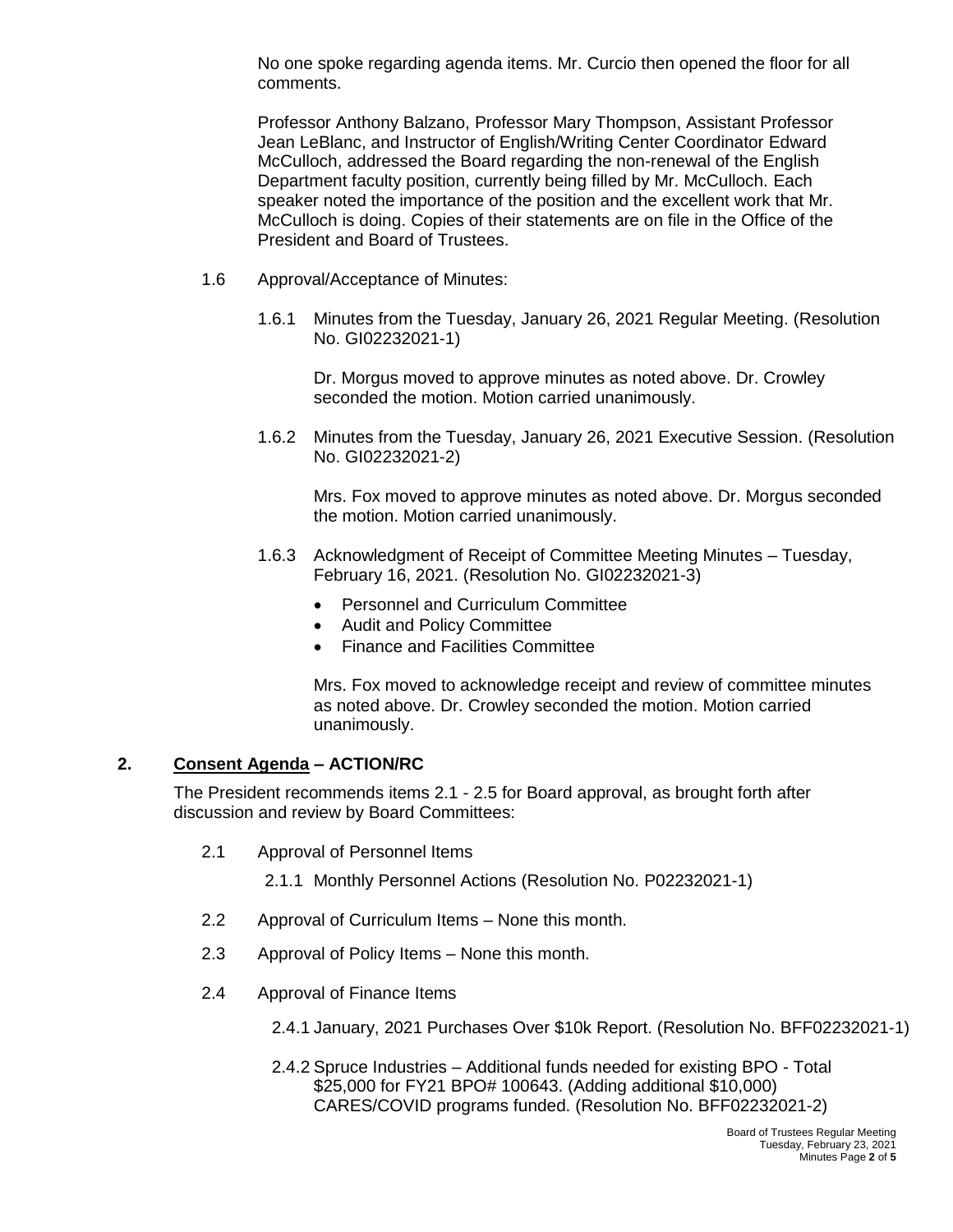- 2.4.3 JCPL "Refundable Customer Contribution" payment contract for building R's new power supply meter. (Resolution No. BFF02232021-3)
- 2.4.4 Distinctive Contract Renewal. (Resolution No. BBFF02232021-4)
- 2.5 Approval of Facilities Items None this month.

Dr. Morgus moved to approve all items on the Consent Agenda. Dr. Crowley seconded the motion.

Roll call vote: Dr. Carrick, Mr. Castner, Dr. Crowley, Dr. Digby, Mrs. Fox, Mrs. Geraci, Mr. Hofmann, Dr. Morgus, and Mr. Curcio voted yes. Mr. Gewecke abstained from the vote. Ms. Brown's sound was not audible for the vote. Motion carried.

# **3. Finance**

3.1 Recommendation: Acknowledge Receipt and Review of Financial Statements – January 31, 2021 Seven Months YTD FYE June 30, 2021. (Resolution No. GI02232021-4)

Mr. Gandhi presented the financial statements, including: January YTD FY21 Credit Hours Dashboard, Credit Hours, Income Statement, Major Revenue Variances to Budget and LYR, Revenue (student/support) Expenses, Major Expense Variances to Budget and LYR, Operating Statement, Balance Sheet-Assets, Major Asset Variances to LYR, Balance Sheet-Liabilities, Major Liabilities Variances to LYR, Three-Year Comparison, Current Assets, # of Month of OPEX covered by Liquid Assets & Current Ratio, Headcount, and CAPEX Projects.

Dr. Morgus moved to acknowledge receipt and review of financial statements, as noted above. Mr. Hofmann seconded the motion.

Roll call vote: Dr. Carrick, Mr. Castner, Dr. Crowley, Dr. Digby, Mrs. Fox, Mrs. Geraci, Mr. Gewecke, Mr. Hofmann, Dr. Morgus, and Mr. Curcio voted yes. Ms. Brown's sound was not audible for the vote. Motion carried.

3.2 Recommendation: Approval of Audit Reports - June 30, 2020. (Resolution No. GI02232021-5)

Reports included:

- Report on the College's Accounting System, Management's Responsibilities, and Internal Control Related Matters, June 30, 2020,
- Report on Financial Statements and Federal Awards and State Financial Assistance in Accordance with Uniform Administrative Requirements, Cost Principles, and Audit Requirements for Federal Awards (Uniform Guidance) and New Jersey OMB Circular 15-08, Years Ended June 30, 2020 and 2019,
- Sussex County Community College Report on Agreed-Upon Procedures of Base Chargeback Rate per Credit Hour Year Ended June 30, 2020 (with Independent Accountants' Report Thereon),
- Sussex County Community College Report on Agreed-Upon Procedures of Total Credit-Hour Enrollments Year Ended June 30, 2020 (with Independent Accountants' Report Thereon).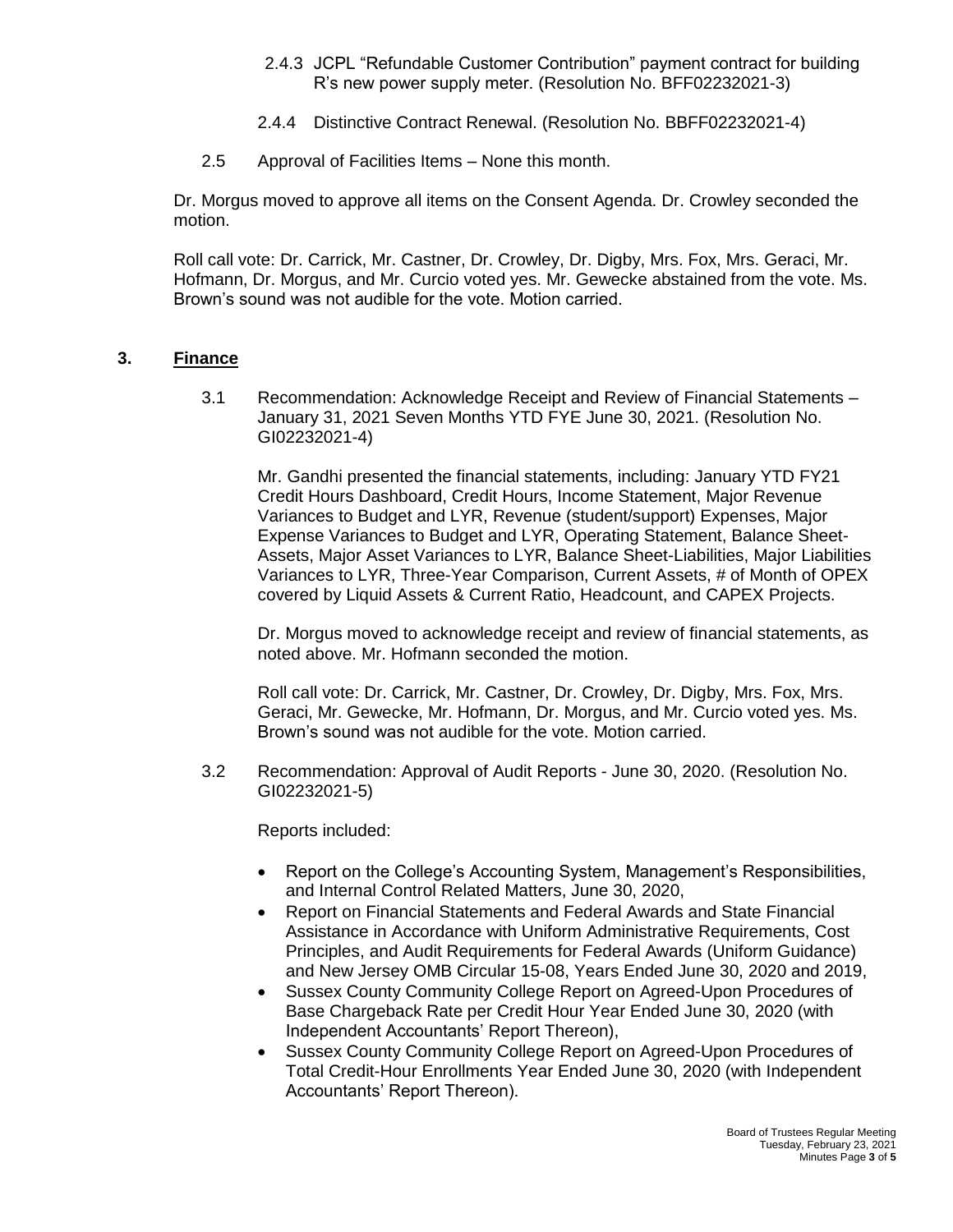Dr. Morgus moved to approve the Audit Reports – June 30, 2020. Dr. Crowley seconded the motion.

Roll call vote: Ms. Brown, Dr. Carrick, Mr. Castner, Dr. Crowley, Dr. Digby, Mrs. Fox, Mrs. Geraci, Mr. Hofmann, Dr. Morgus, and Mr. Curcio. Mr. Gewecke abstained from the vote. Motion carried.

#### **4. Reports**

- 4.1 The Correspondence File was received, reviewed, and filed.
- **5. Presentations** None this month.
- **6. Courtesy of the Floor on General Matters** (Public Session-5 Minutes per Speaker)

No one spoke.

#### **7. Other Business**

#### **Discussion / Reports / Announcements:**

- 7.1 Trustee Activity Update Mrs. Fox provided a report that included happenings at the national and state levels. A copy of the complete report is on file in the Office of the President and Board of Trustees. Highlights include:
	- Skills and the role of community colleges in enhancing trade skills as they apply to workforce development and making students "job ready."
	- County colleges are providing training and opportunities for those who are unemployed in order for these people to develop skills sets for work opportunities in different industries. ( For example, hotel service workers.)
	- NJ Council of Community College had Congressional Delegates in DC representing the 18 Community Colleges in NJ meeting with Members of Congress. The emphasis was on the importance of:
		- $\triangleright$  Pell Programs
		- $\triangleright$  Perkins Programs
		- $\triangleright$  CARES and Stimulus Funding
- 7.2 Alumni Trustee Report Ms. Fisher provided an update regarding the alumni group on Facebook.
- 7.3 President's Report A copy of the President's Report is on file in the Office of the President and Board of Trustees.
- 7.4 Chair's Comments
	- 7.4.1 Committee Appointments Mr. Curcio changed committee appointments due to there being an extra person on one of the committees. The new committees are as follows:

Personnel & Curriculum Committee: Mr. Hofmann-Chair, and members Mrs. Geraci, Dr. Carrick, and Mr. Castner.